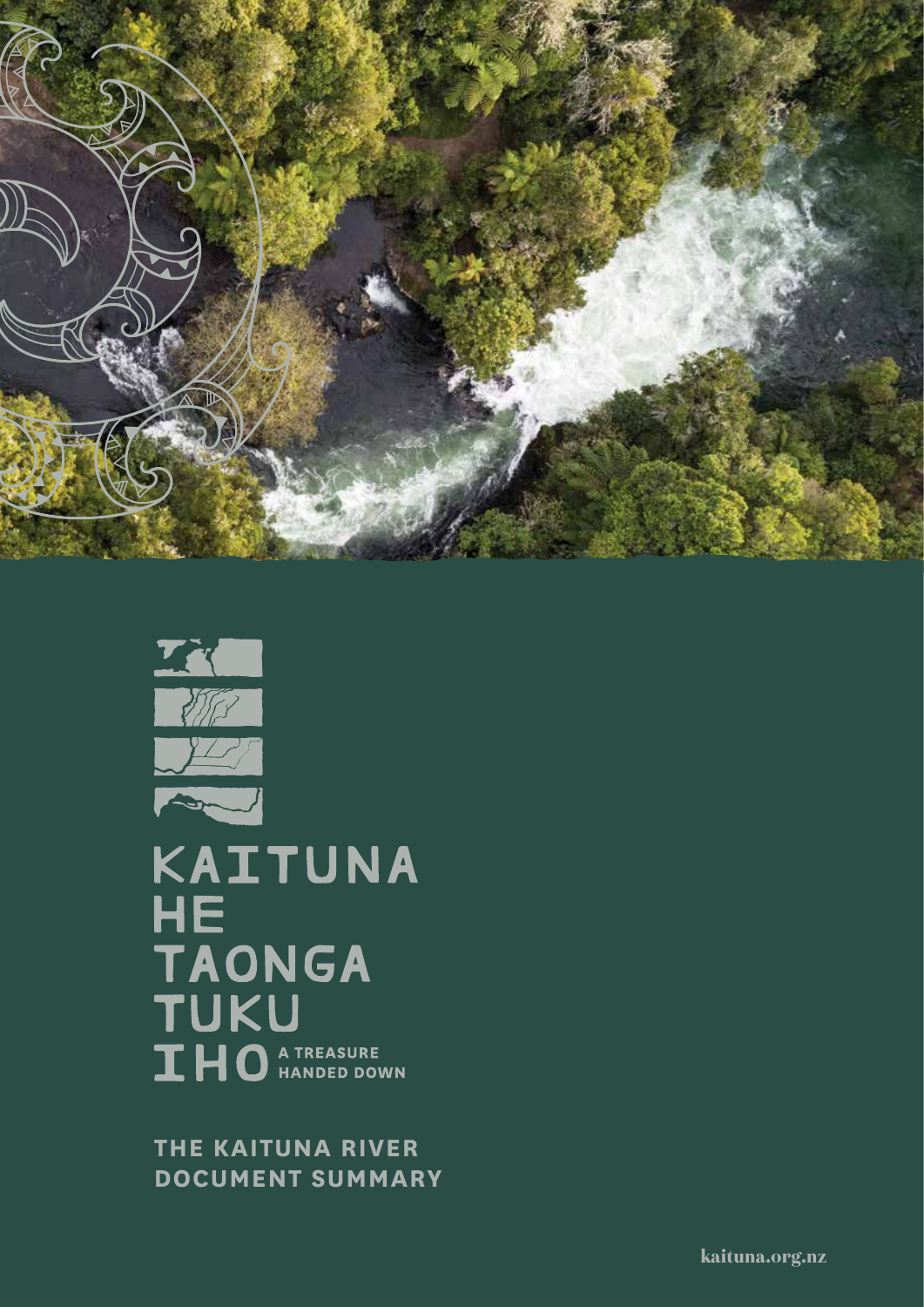## **MOEMOEĀ – OUR VISION**

# E ORA ANA **TE MAURIO TE KAITUNA, E TIAKINA ANA HOKI MO NGA** WHAKATUPURANGA O NAIANEI. O MURI NEI HOKI.

The Kaituna River is in a healthy state and protected for current and future generations.

## What is this about? What area does the

Te Maru o Kaituna River Authority has prepared and approved *Kaituna, he taonga tuku iho - a treasure handed down* which guides the management of the Kaituna River and its tributaries into the future. It is a statement of partnership and co-governance and builds on community energy and commitment that was previously given to the Kaituna River and Ōngātoro/Maketū Estuary Strategy.

It represents the culmination of input from the Kaituna community and is a signpost for local government, iwi and the wider community, including existing river users and other stakeholders, to collaborate in achieving our collective vision, objectives and outcomes. The document balances competing environmental, social, cultural, recreational and economic interests while ensuring the mauri (life force) of the river is maintained, which requires collective action and support.

This summary highlights the vision, objectives and desired outcomes to promote the restoration, protection and enhancement of the Kaituna River and its tributaries.

## document influence?

The river document covers the Kaituna River and its tributaries within the Kaituna co-governance framework area, which is shown on pages  $5 - 7$ . The area starts at the top of the Kaituna River and includes the Kaituna, Mangorewa and Paraiti rivers and more than 24 tributary streams.

## Who is Te Maru o Kaituna River Authority?

Te Maru o Kaituna River Authority (TMoK) is the co-governance partnership set by the Tapuika Claims Settlement Act 2014.

The partnership is made up of iwi representatives from Tapuika Iwi Authority Trust, Te Kapu Ō Waitaha, Te Pumautanga o Te Arawa Trust, Te Tāhuhu o Tawakeheimoa Trust, Ngāti Whakaue, and council representatives from the Bay of Plenty Regional Council Toi Moana, Rotorua Lakes Council, Western Bay of Plenty District Council and Tauranga City Council. It is a permanent joint committee of the four councils.

Our purpose is to promote the restoration, protection, and enhancement of the environmental, cultural and spiritual health and well-being of the Kaituna River and its tributaries.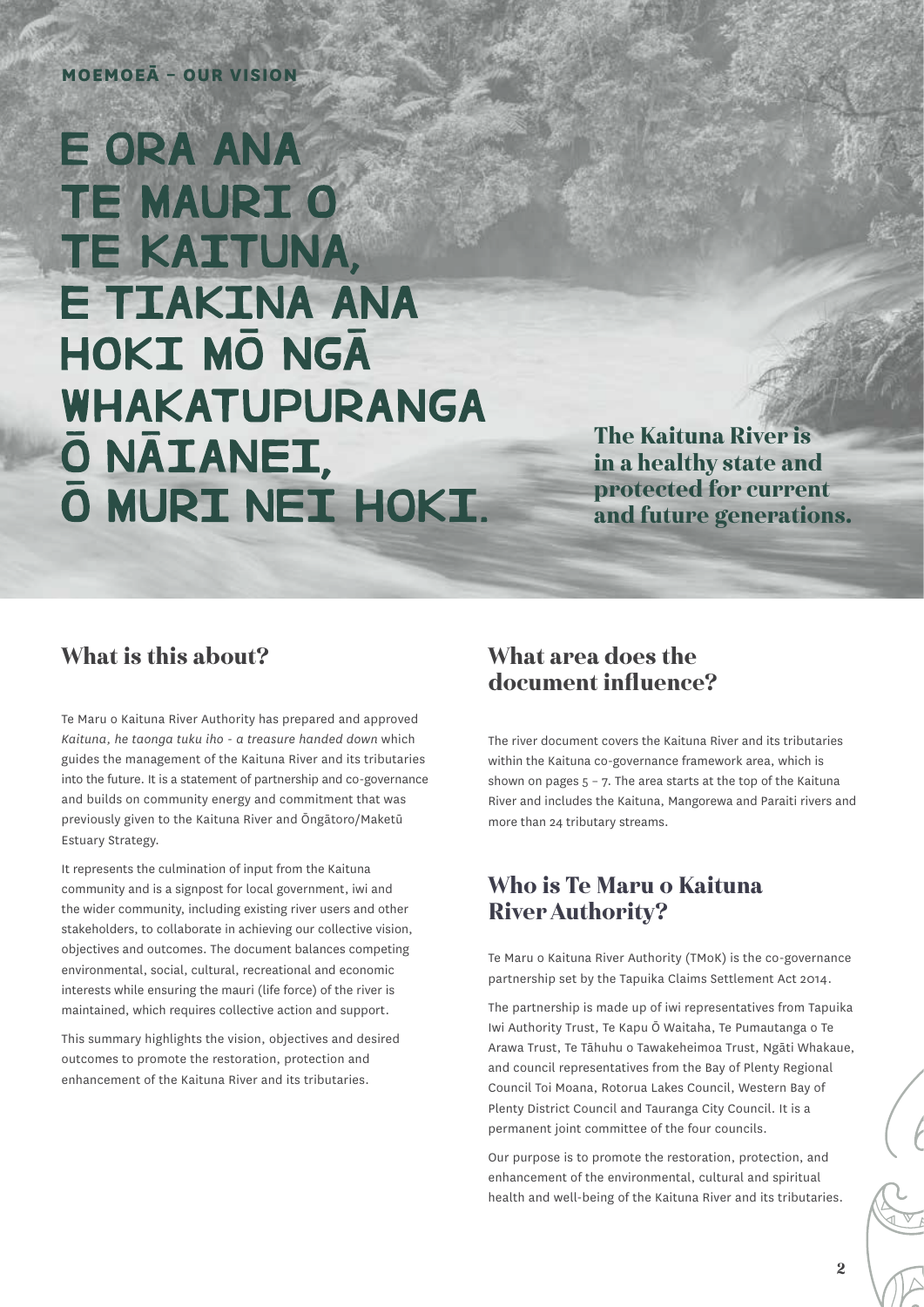## Ngā Piringa me ngā Herenga Iwi Relationships with the River

## **Objective 1**

The traditional and contemporary relationships that iwi and hapū have with the Kaituna River are provided for, recognised and protected.

## **Objective 2**

Iwi-led projects which restore, protect and/or enhance the Kaituna River, are actively encouraged, promoted and supported by Te Maru o Kaituna through its Action Plan.

#### Desired Outcomes

- a Access for tangata whenua to the Kaituna River and identified sites of significance are provided for.
- b Pou and other appropriate markers are erected adjacent to the Kaituna River where considered appropriate by iwi, to indicate sites of special significance.
- c Priority restoration, protection and enhancement projects are identified by Te Maru o Kaituna in their Action Plan.
- d Te Maru o Kaituna members promote and take into account priority projects in their long-term and annual plan processes.
- e Information on the environmental state of the Kaituna River is regularly exchanged between iwi and relevant agencies.
- f Appropriate sites along the Kaituna River are identified and set aside for taunga waka (traditional waka landing places).
- g Iwi and hapū associations with the Kaituna River are strengthened through recognition of iwi/hapū management plans in the management of land use, access to the river and protection of cultural heritage.

## Te Mauri me te Rēto o te Wai Water Quality and Quantity

#### **Objective 3**

Water quality and the mauri of the water in the Kaituna River are restored to a healthy state and meet agreed standards.

#### **Objective 4**

There is sufficient water quantity in the Kaituna River to:

- a Support the mauri of rivers and streams.
- b Protect tangata whenua values.
- c Protect ecological values.
- d Protect recreational values.

#### **Objective 5**

Water from the Kaituna River is sustainably allocated and efficiently used to provide for the social, economic and cultural well-being of iwi, hapū and communities, now and for future generations.

#### Desired Outcomes

- a Limits for contaminants in the Kaituna River are established to ensure the water:
	- i Is clean and safe for swimming in locations where people wish to swim, with specific locations identified and recommended by Te Maru o Kaituna.
	- ii Provides safe drinking water sources.
	- iii Is suitable to sustain plentiful kai awa (food sourced from the river) and kai moana (food sourced from the sea) within the Maketū Estuary which is safe to eat. Tuna (eels) are of particular importance; and
	- iv Is suitable for cultural ceremonies.
- b Mātauranga Māori (Māori knowledge) is acknowledged and used as a credible tool alongside science, to support the objectives of *The Kaituna River Document*.
- c Abstraction of groundwater from aquifers is sustainably managed to:
	- i Protect puna (spring) flows.
	- ii Meet the relevant objectives in *The Kaituna River Document*.

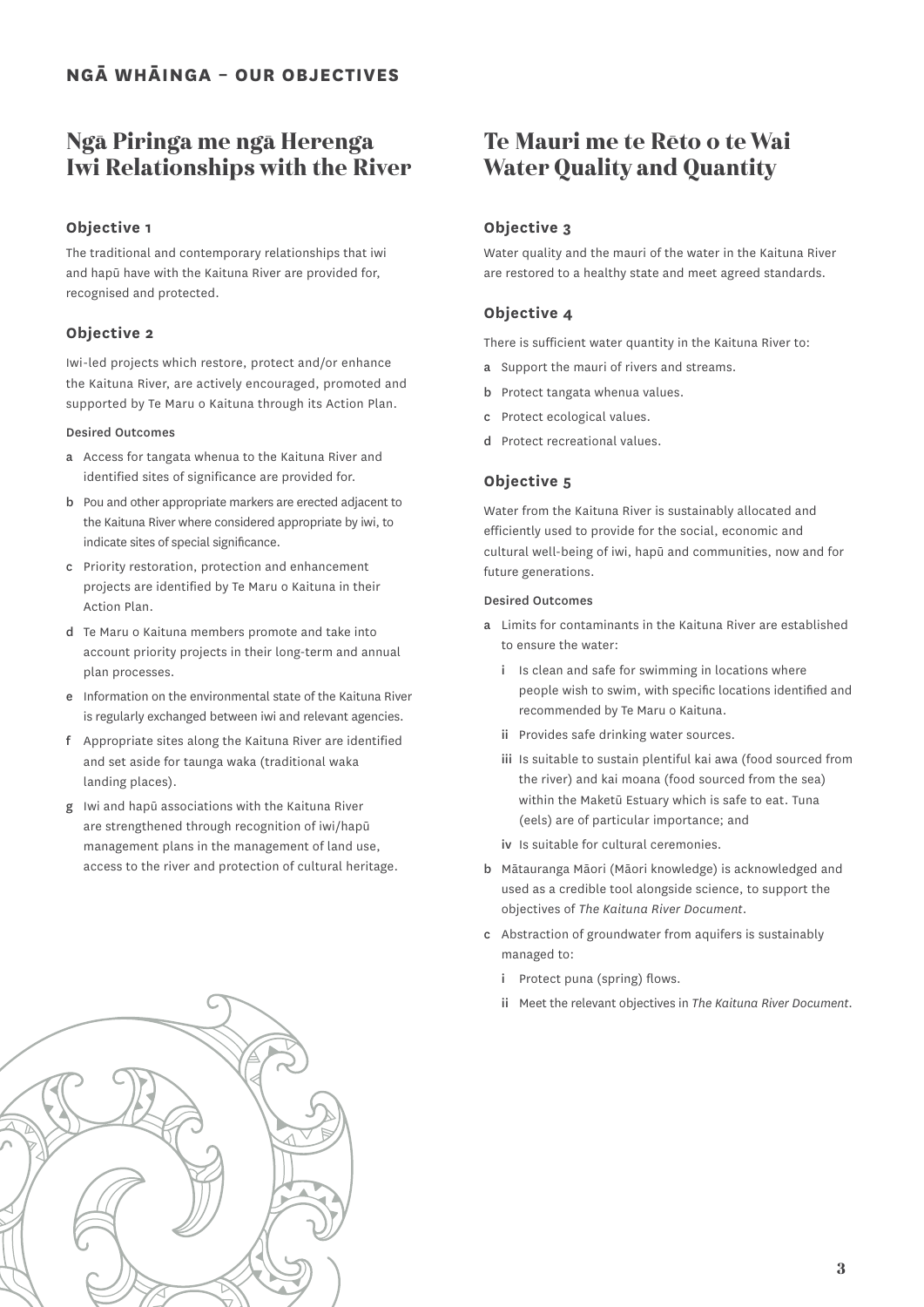## Mahinga Whenua Land Use

## **Objective 6**

The environmental well-being of the Kaituna River is enhanced through improved land management practices.

#### Desired Outcomes

- a An appropriate mix of rules, incentives and industry leadership is used to improve land management practices.
- b Rural land management is improved over time by adopting best practice techniques, taking advantage of technological and information advances and through more efficient use of inputs such as fertiliser, stock or crop quantity and/or outputs such as discharge quality and quantity limits.
- c Consented activities for agriculture, forestry, horticulture, industry, urban development, including the disposal of stormwater and wastewater are managed so that the ecological and cultural health of the Kaituna River is maintained or improved.
- d Kaitiakitanga (guardianship) and rangatiratanga (autonomy, authority, and ownership) are integrated into the management of land use, access to the river and protection of cultural heritage in specific locations in the catchment.

## Te Oranga o Te Pūnaha-hauropi Ecosystem Health

## **Objective 7**

Ecosystem health, habitats that support indigenous vegetation and species, and wetlands within the Kaituna River are restored, protected and enhanced.

#### Desired Outcomes

- a Identify, maintain and improve ecosystems that support and sustain indigenous flora and fauna.
- b Explore opportunities to create, increase and enhance the extent and quality of wetlands in the lower Kaituna catchment.
- c Promote the removal of pests.
- d Priority restoration, protection and enhancement projects are identified by Te Maru o Kaituna in their Action Plan.
- e Te Maru o Kaituna members promote and take into account priority projects in their long-term and annual plan processes.

## Ngā Herenga o Te Maru o Kaituna Te Maru o Kaituna in Collaboration with Iwi and the Community

## **Objective 8**

Te Maru o Kaituna in collaboration with iwi and the wider community enable environmental, economic, social, educational and cultural aspirations for the restoration, protection and enhancement of the Kaituna River.

#### Desired Outcomes

- a Environmental education programmes are promoted by Te Maru o Kaituna.
- b Economic development opportunities for iwi and hapū which respect the cultural associations they have with the Kaituna River; promote greater understanding of those associations; and restore, protect or enhance the well-being of the Kaituna River.
- c Support collaborative relationships that foster and enable sustainable industry and business practices to actively enhance the Kaituna River.
- d Recreational activities along the Kaituna River do not compromise safety or priorities of Te Maru o Kaituna for the restoration, protection and enhancement of the Kaituna River.

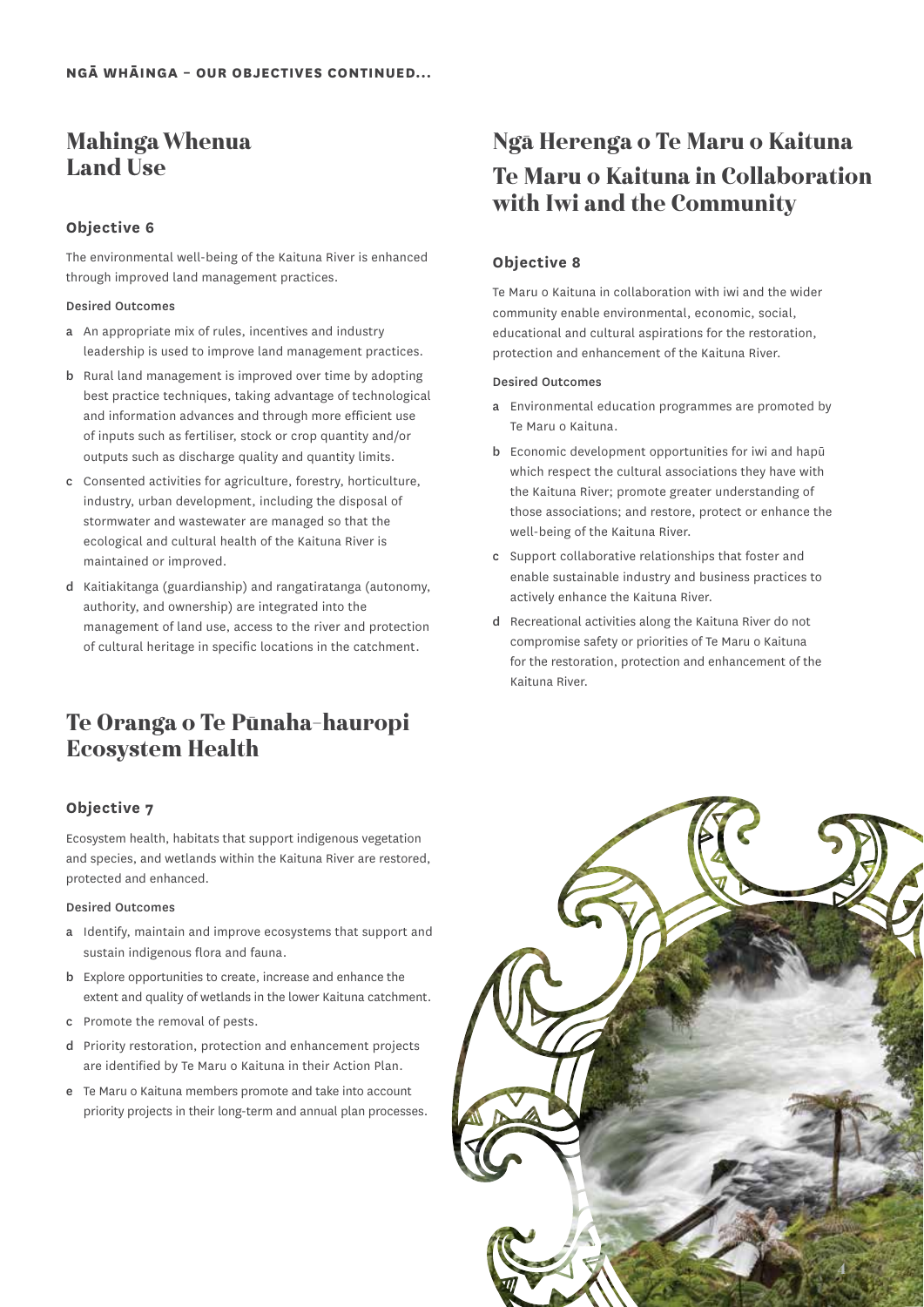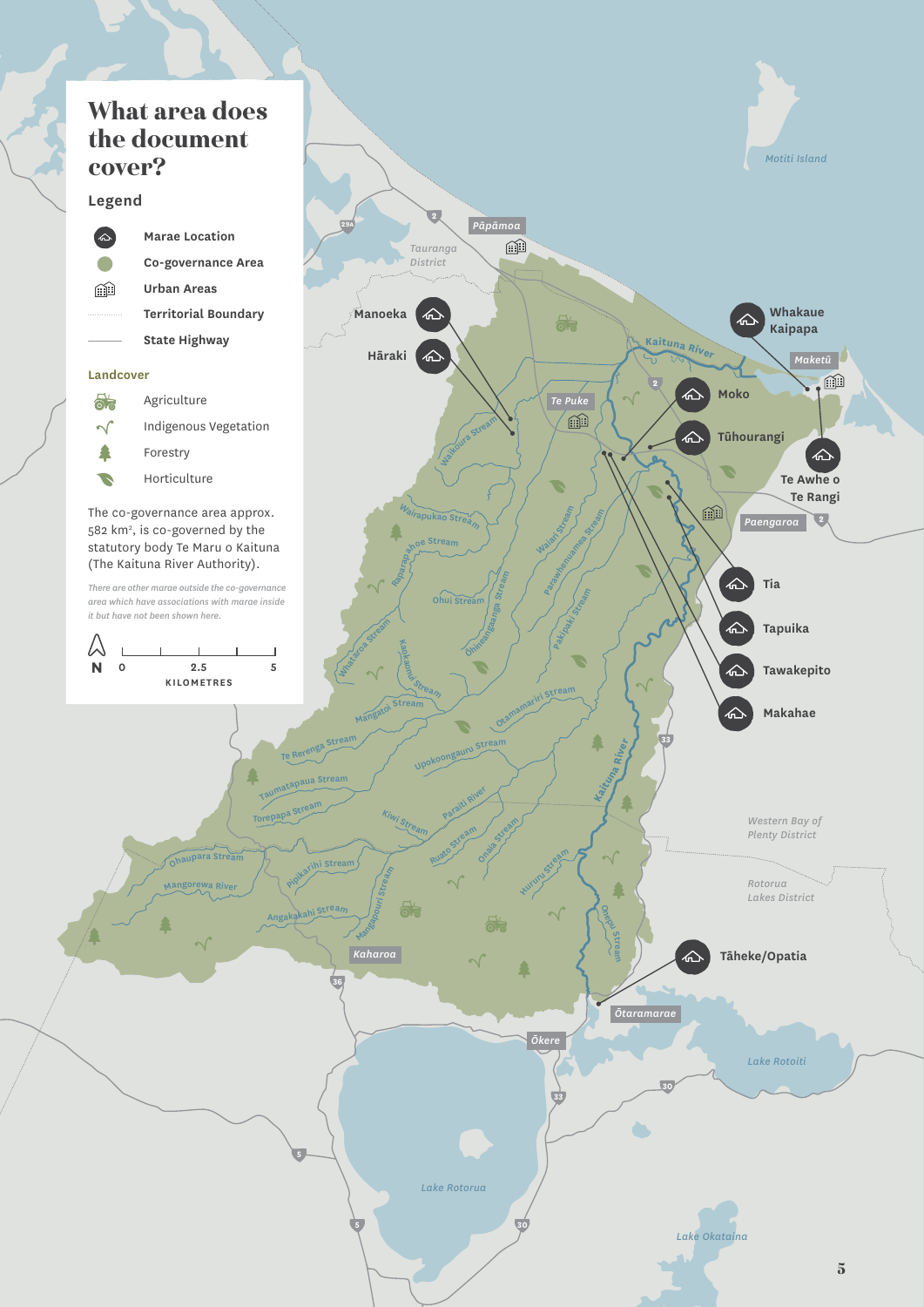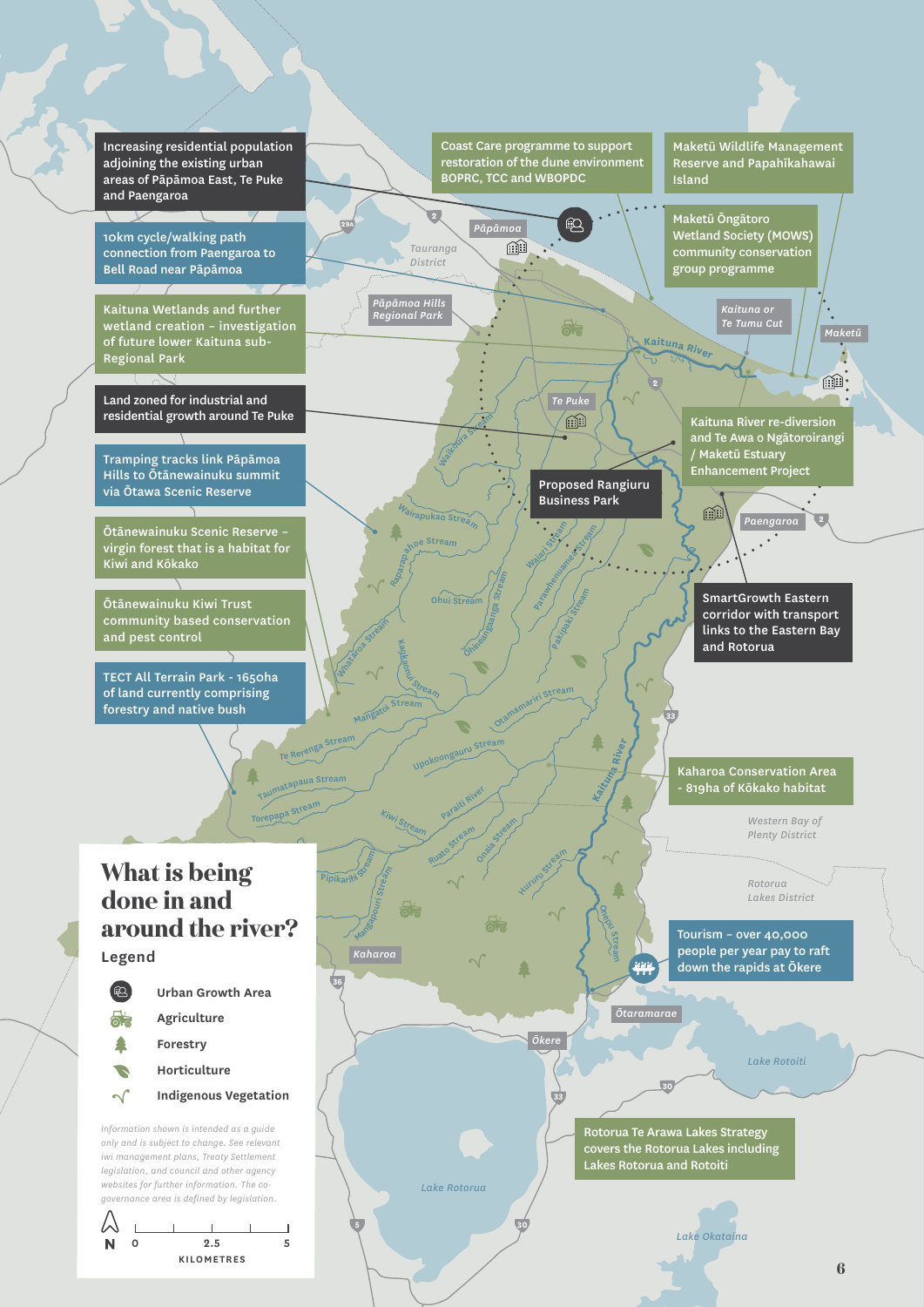